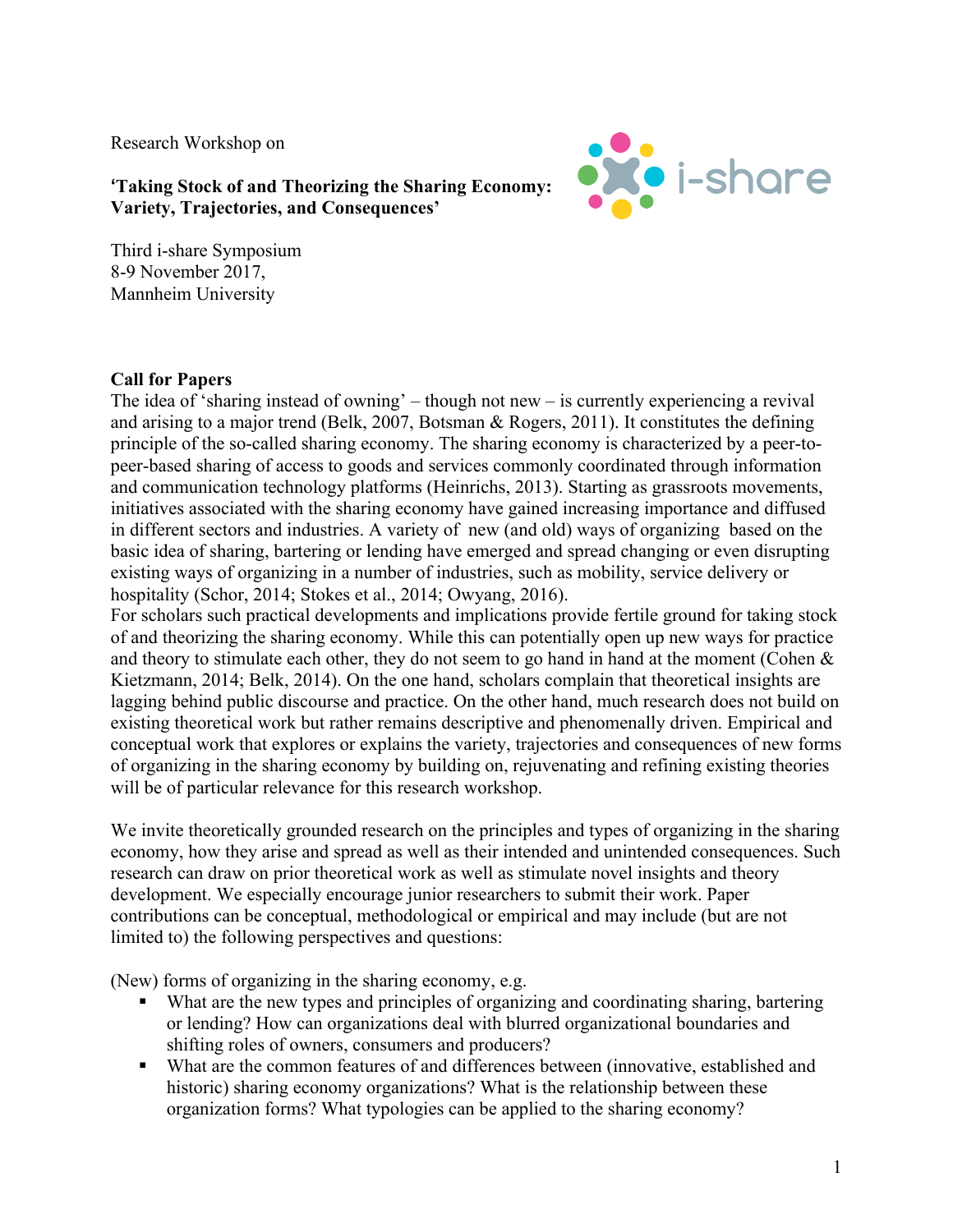Trajectories of sharing economy organizations and practices, e.g.

- Why and how do new forms of organizing arise and develop in the sharing economy? How does the institutional context shape organizing and the very practices of the sharing economy?
- How do new forms, practices and principles of sharing spread (locally and globally)? What are the drivers and obstacles of the sharing economy in economy, politics and civil society?

(Potentially contradictory) consequences of sharing, e.g.

- What are the intended and unintended consequences of sharing? Is there a 'dark side' of sharing and what are the related discourses and debates? How can sharing economy organizations gain legitimacy to become established rationales for creating, delivering and capturing value?
- How does the sharing economy change the interaction between actors in the economic, private and public sector? How does this affect institutional logics and orders of worth?

## **Research Workshop Convenors:**

- Johanna Mair, Hertie School of Governance, Germany / Stanford University, USA [mair@hertie-school.org]
- Indre Maurer, Göttingen University, Germany  $[indre.maxier@wiwi.uni-goettingen.de]$
- Achim Oberg, University of Mannheim, Germany / Wirtschaftsuniversität Wien, Austria [oberg@ifm.uni-mannheim.de]
- Michael Woywode, University of Mannheim, Germany [woywode@ifm.uni-mannheim.de]

## **Submissions and Deadlines:**

- Deadline for submission of short paper: September,  $15<sup>th</sup>$ , 2017 Short papers (2500-3000 words) should present the topic, theoretical perspective, research methods, expected results, and theoretical contribution. Please submit to Achim Oberg (oberg@ifm.uni-mannheim.de)
- Deadline for confirmation of authors: October,  $4<sup>th</sup>$ , 2017
- Registration: October,  $15<sup>th</sup>$ , 2017 (Note: Researchers who will not present a paper at the workshop are also warmly invited to register and attend!)
- Deadline for full paper submission: October,  $31<sup>th</sup>$ , 2017
- Paper presentation in English: November,  $8<sup>th</sup>$ , 2017, 2pm to 6pm
- Participants are invited to also attend the i-share Symposium on November,  $9<sup>th</sup>$ , 2017, 10am to 4pm (but be aware that most presentations on November  $9<sup>th</sup>$  will be in German)

Further information:

https://www.i-share-economy.org/home/drittes-i-share-symposium